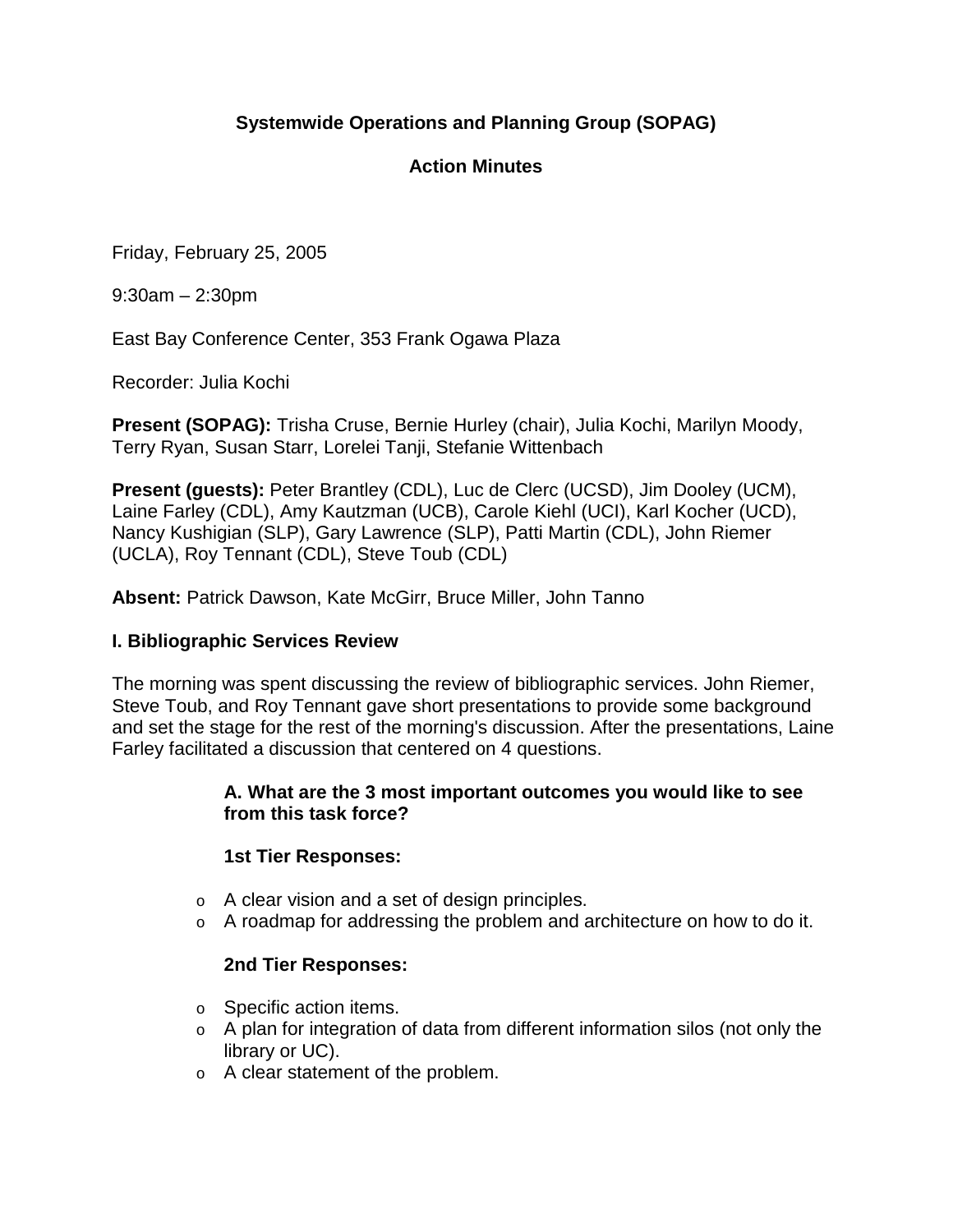## **Other ideas/outcomes from the brainstorming:**

- o Reflect unified UC systemwide decision and way forward. Think as UC.
- o What are the better things to be done centrally and what are things that need to be done on the campuses.
- o Architecture (central vs. campus). Separate and modularize what do. Sep. content from display. Come up with architecture plan that is modular and interoperable.
- o **Clearly state the problem.**
- o Ability to accommodate various metadata schemas.
- o Strong user focus. A criterion for success is user satisfaction.
- o Usability study that states requirements that lead to metric for success.
- o Flexible building blocks to meet changing user needs. Recognize that users don't necessarily know what they want. Have something flexible that can change over time and as user needs
- o Environmental scans that look at technologies not utilizing and see what other consortia are doing
- o **Specific action items.**
- o Identify costs and cost avoidance.
- o Include collaborative collection development and acquisitions.
- o Functional requirements for vendors.
- o **Vision, design principles.**
- o Description of information environment of where we'd like to be.
- o **Roadmap/architecture**
- o Metadata requirements.
- o State problem clearly and communicate it down to the staff.
- o Prioritize requirements.
- o Roadmap for staff skills needed.
- $\circ$  Create a compelling story to unite why this needs to be done, why important, benefits, etc. (maybe SOPAG's responsibility).
- o What should TF do vs. others
- o Draw upon work done by other groups/coordinate work.
- o Structure broad discussions with library staff and users.
- o Broad vision to include more than just UC (nat'l, internat'l)
- o Assessment of what it would take to implement different scenarios
- o Practical steps UC can implement.
- o **Integrate data from various silos (not only library or UC).**
- o Aim for simple solutions.
- o Try and find solutions that allow early successes and low hanging fruit.
- o Align solutions with commercial world, broader community.
- o Balance of vision, simple solutions, solving UC problems.
- o Where does uniqueness really count?
- o Vision of truly integrated system.
- o Priority for service development.
- o Broad vision and a path to move forward with vision (where to go in the future but maybe have smaller groups to actually implement).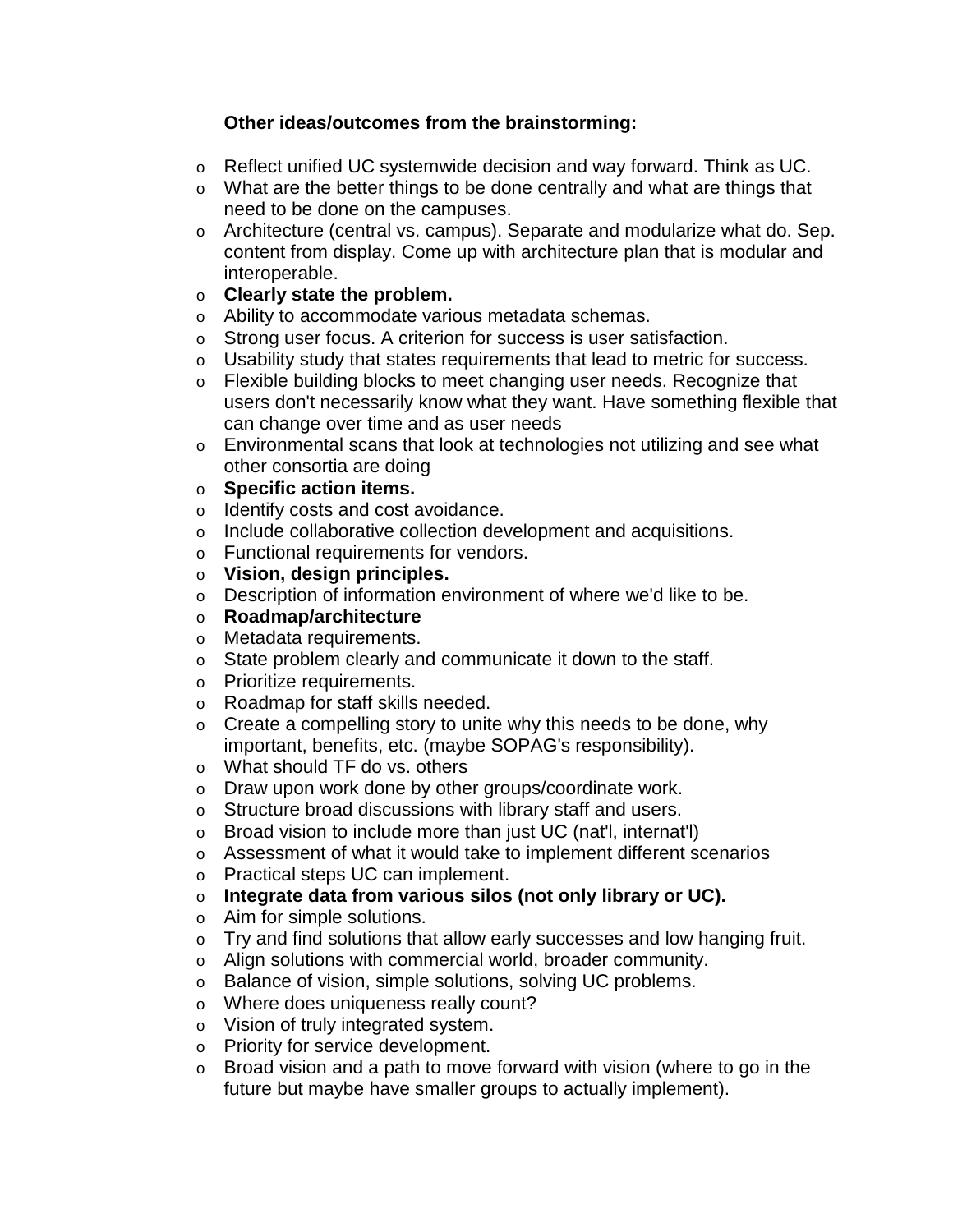#### **B. What services are part of "bibliographic services" - either current or future? What are the highest priorities?**

- o Those that make a difference to users. This will need to be broken down. What does that mean? Which users?
- o Services that aid in an integrated discovery process.
- o Boundary services (e.g., APIs) for integration with other services. Those services that let us "play well with others."
- o Collaborative collection development and management.

## **Other services discussed:**

- o Bibliographic control or cataloging
- o **Bibliographic services that make a difference to the end user**
- o Metadata catalogs for both owned, licensed, and free collections
- o Metadata beyond descriptive, incl. technical, full-text,
- o ERMS
- o Personal bibliographic services
- o **Collaborative collection development and management**
- o Personal bibliographic services to use for acquisitions and collection development for library staff
- o Exploit commercial metadata (e.g., ONIX)
- o **Boundary services (e.g., APIs) for integration with other services. Take what we do and make it easily accessible to other campus systems (play well with others).**
- o ILL
- o **Bibliographic services that aid in the integrated discovery process.**
- o Bibliographic means more than just books or print. Incl. all media and formats.
- o Services that encode and express behaviors of collections
- o Copyright rights metadata
- o "Kitchen sink" from different perspectives
- o Archival and collection level description
- o Which services should be independent and which should interact.
- o Shared services

## **C. What criteria should the task force use to determine success of their efforts?**

## **1st Tier Responses:**

 $\circ$  Less pain, less effort to accomplish what we're currently doing.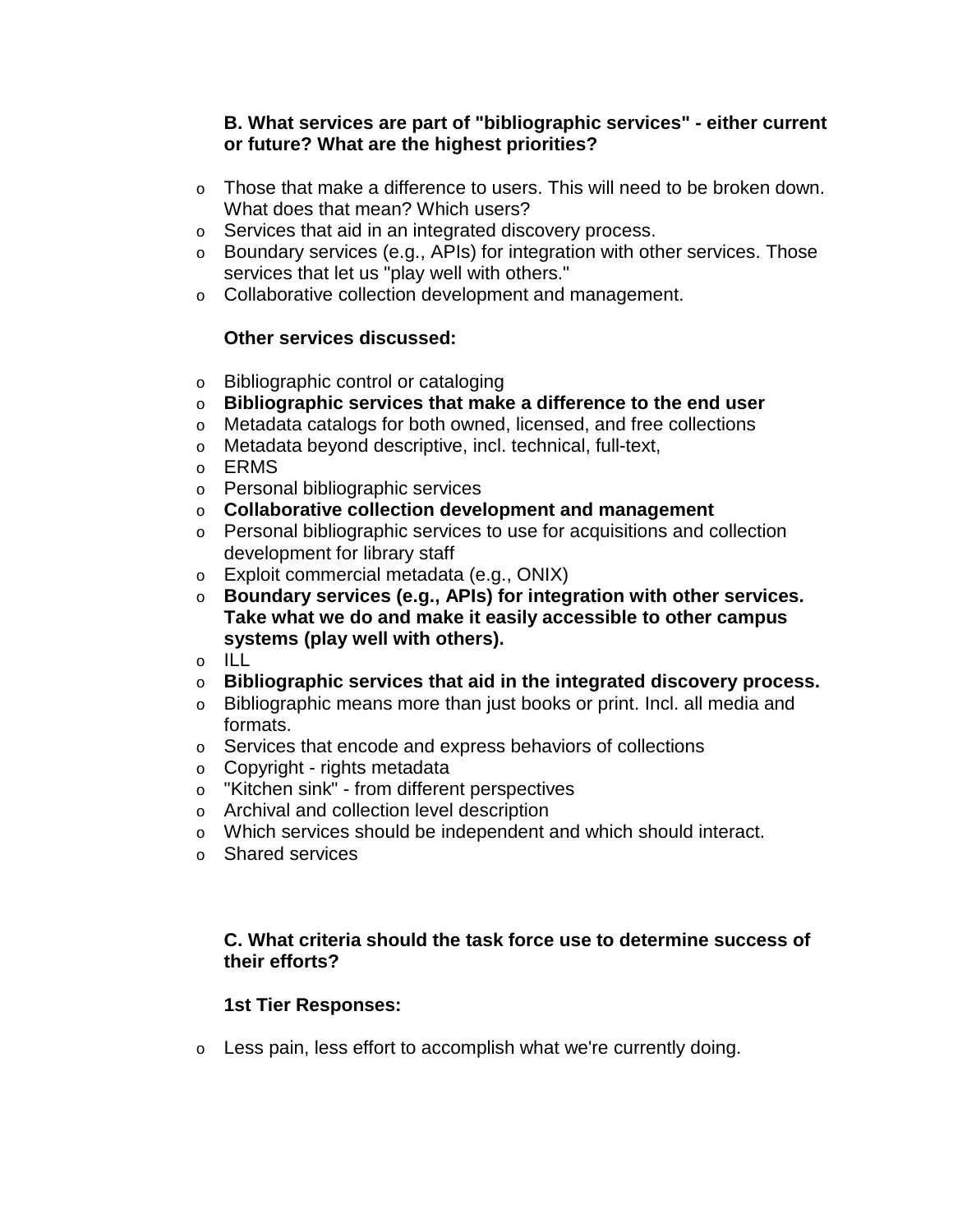$\circ$  Something actually happens (not just a report or another group to discuss); the report is substantive enough and concrete enough that action can be taken.

#### **2nd Tier Responses:**

- o Users choose us first for discovery.
- o More UC wide collaboration.

#### **Other criteria of success:**

- o More bib services to offer
- o **Less pain, less effort**
- o **More collaboration UC wide**
- o Accommodate many more metadata schema; integration with more metadata
- o Less duplication
- o **Something actually happens (not just a report or another group to discuss); report enough substantive and concrete enough that action can be taken**
- o **Users choose us first for discovery**
- o Involving broader community and there's buv-in.
- o Accomplishing user requirements
- o TF work within specified timelines.
- o Identify staff development
- o Done something that supports flexibility of different types of services.
- o Develop architecture that removes barriers to integration.
- o Solutions work with external partners (e.g., RLG, OCLC)
- o Clear understanding of what shared infrastructure and building blocks needs to look like
- $\circ$  Metrics that show that people are using our service (e.g., # of users grow).
- o Meeting the users' needs.
- o Getting campuses to embrace solution
- o One finding tool

## **D. What should the task force avoid?**

- o Scope creep
- o Long discussions over semantic issues
- o Confounding UC's bibliographic information with bibliographic services
- $\circ$  Defining services as everything we do (i.e., the "kitchen sink")
- $\circ$  Dwelling in the past or present (i.e., we've always done it that way)
- o Complex solutions (not only architecture but metadata structures)
- o Reinventing wheels
- o Isolation
- o Duplicating the effort of other groups (at all levels)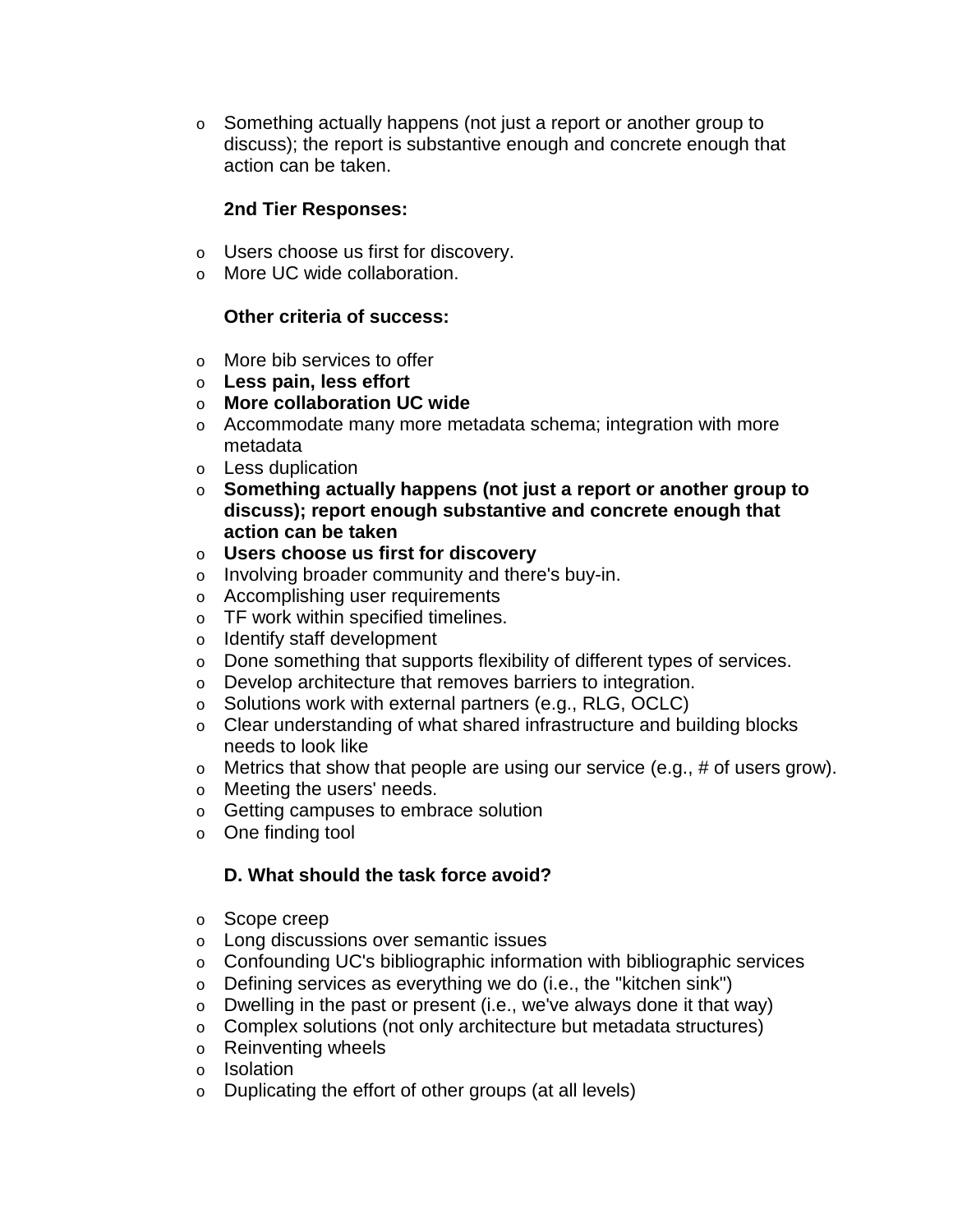- o Vision too broad to be achievable
- o Losing vision

#### **Next Steps?**

Charge group to think at highest level, layout framework, principles (e.g., bib information should live in one place and be available to different services), roadmap that allows us to take multiple routes at one time. Group comes back to SOPAG with "here's how we see the world and here's what we think needs to be done." SOPAG reviews and then potentially charges other groups to move forward.

**ACTION:** Hurley will draft charge.

## **II. UL's Scholarly Publishing Summit**

Reps from SCO and CDC attended the Feb. UL meeting to gain clarification from ULs. The summit will take place at UCLA in early May (perhaps May 5). Exact attendance is still being decided.

**ACTION:** Hurley will send SOPAG a copy of the UL's charge to CDC and SCO.

## **III. RSC Request to Block Checked Out Reserved Items**

The current policy is that if your campus has something on reserve, your students, grad students and faculty can't request it from another campus. However, there is a loophole in current policy because if the reserve item is checked out, it can be requested.

Mary Heath estimates it would take 40 hours work of programming time to implement a solution that would close the loophole. It probably would not be implemented equally across campuses because of the way reserves are noted in each system.

SOPAG discussed the proposal and felt they needed a better understanding of the positive and negative impacts, both on users and ILL departments. SOPAG decided that the more general question was whether or not users from a campus should be able to Request items from another campus that are on reserve at their campus. If yes, then the current policy should be changed. If no, then the loophole should be closed.

**ACTION:** Starr will go back to RSC and ask them to work with HOPS to analyze which position will have the least negative effect on our patrons. The recommendation should include the analysis and a statement of workload.